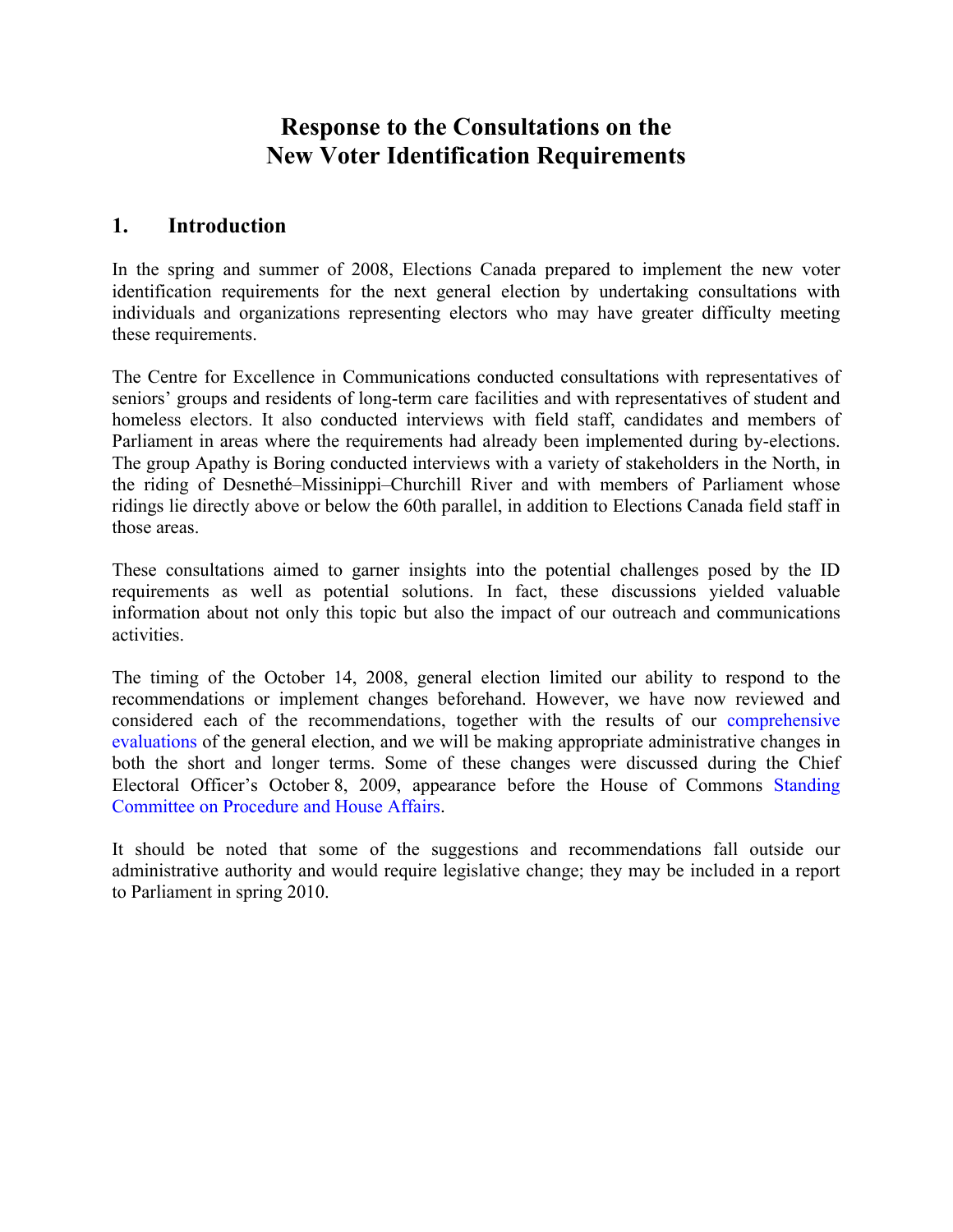# **2. What We Heard**

While the consultations resulted in a wide range of recommendations covering diverse areas of our activities, several themes emerged.

#### **2.1 Implementing the Voter Identification Requirements**

Difficulties with the new voter identification requirements identified through the consultations were two-pronged: communications and operations.

From a communications standpoint, feedback pointed to a need for clearer and more targeted communication of the requirements, both in our advertising and communications products such as the voter information card and householder (sent to all homes during the election), and in communications by field staff. In addition, recommendations emerged for clearer and simpler language.

From an operational perspective, difficulties were raised with the Letter of Attestation process, which was not well understood and was seen as cumbersome and restrictive. Recommendations were also made for additions to the list of authorized ID to more easily prove address, changes to processes at the polls to accommodate voters without the necessary ID, and additional training of field staff to ensure that the requirements are applied consistently at the polls.

### **2.2 Field Communications Materials and Advertising**

Participants suggested that new and updated products be supplied to Elections Canada's field staff and stakeholder groups to augment the materials now in use. If possible, these products should be available in a simple "one-stop shop" format such as a tool kit (both in hard copy and on-line). Participants also expressed a desire for materials designed for specific audiences and available in Aboriginal and heritage languages, as well as items that can be customized and printed by community service groups. Elections Canada already produces several key products (such as the voter information guide) in Aboriginal and heritage languages; therefore, this suggests a need to both review and better communicate the multi-language options and services available to electors.

### **2.3 Field Operations**

Increasing accessibility for Aboriginal, northern, rural and remote communities formed the basis of several recommendations. Suggested improvements included changes to training, implementation of on-line registration, increased mobile and advance poll opportunities, and expanded and improved targeted revision practices. Another suggestion concerned our two primary field outreach initiatives, the Community Relations Officer Program and the Aboriginal Elder and Youth Program. While both are well received, it was recommended that they be reviewed and supported by expanded training. Another recommendation was to create community relations officer positions that focus on seniors and residents of long-term care **facilities**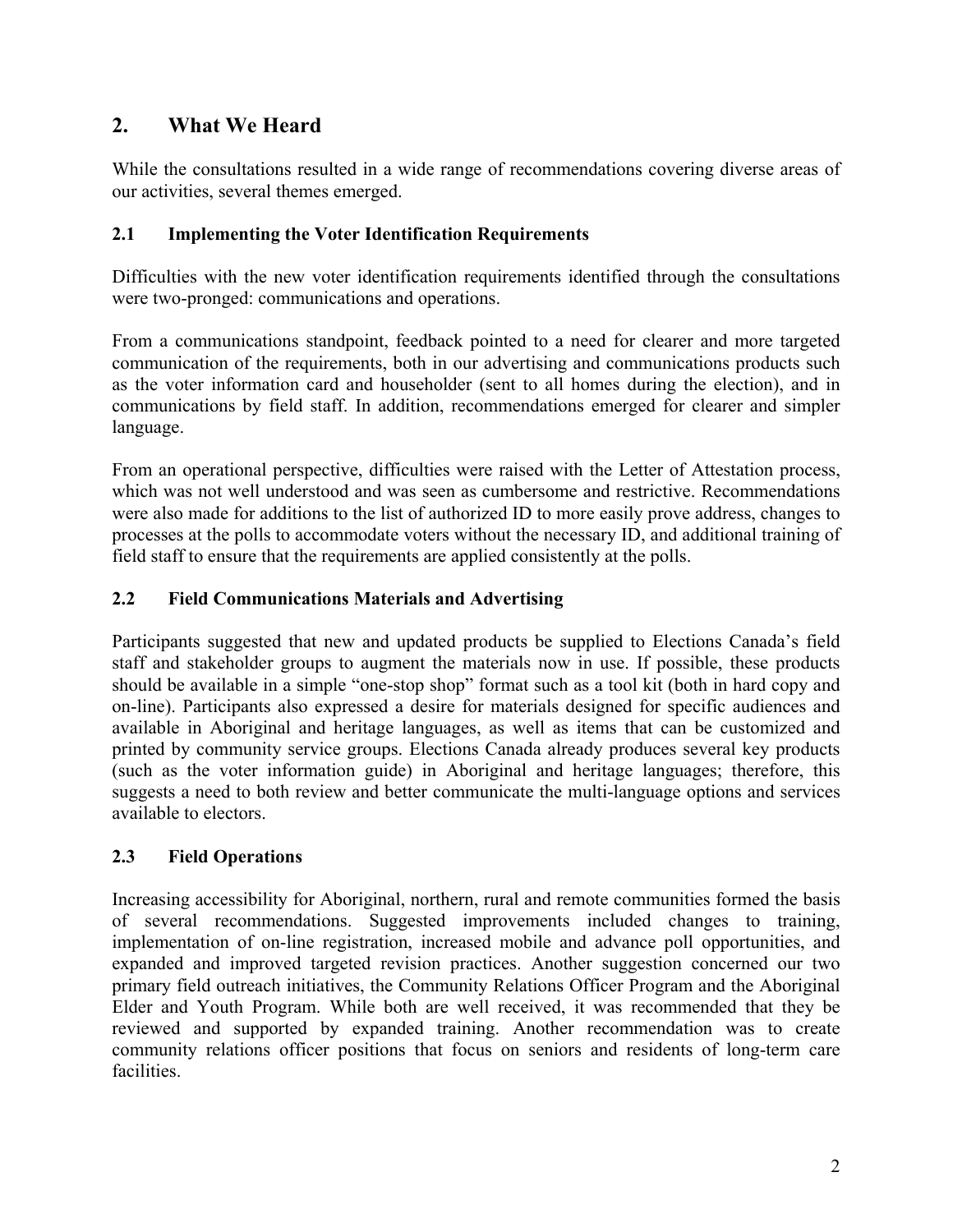#### **2.4 Outreach and Communications Strategy**

Consultations identified the need for a comprehensive, multi-year communications and outreach strategy, both between and during elections, that would include formal and informal partnerships to focus and guide our activities. To more effectively deliver our current programs and any new or expanded programs at the local or national level, field staff recommended increased human resource capacity as well as improved communication between Elections Canada staff in Ottawa and in the field.

While consultations took place before the October 14, 2008, general election, some of what we heard was reinforced by the results of our formal [post-election evaluations](http://www.elections.ca/content.asp?section=loi&document=index&dir=res/40eval&lang=e&textonly=false) and informal reports from the election. This is particularly true for students, Aboriginal and rural electors, and seniors in long-term care facilities, who, compared to the electorate as a whole, experienced greater difficulties in meeting the identification requirements, specifically proof of address.

# **3. Our Action Plan**

We have developed an action plan, outlined below, that addresses the recommendations from the consultations as well as the results of the post-election evaluations by implementing improvements to both our Ottawa-based and our field activities over the coming years. Because we need to focus on staying election-ready during a minority government, we have adopted an incremental approach to making changes.

### **3.1 Implementing the Voter Identification Requirements**

The voter identification requirements were the focus of our communications activities and the main message throughout the election, and our post-election surveys indicate that 94 percent of electors were aware of the rules. In spite of this, the recall of the information, particularly the proof of address requirement, was not consistent among all electors, especially among Aboriginal and rural voters.

In response to recommendations for clearer and simpler language, advice was sought from organizations such as the Movement for Canadian Literacy. We have already made improvements to the householder, media releases and posters, and we will continue to make changes to our Web site. We have also improved the design of our communications products, and developed new ones, to facilitate better understanding and recall of the ID requirements. In addition, we will continue to upgrade our training materials and programs for staff to ensure that they give electors correct and consistent information about the requirements during electoral events.

A number of recommendations concerned additions to the list of authorized pieces of ID. While post-election surveys indicated that less than one percent of electors could not vote because they lacked proper ID, the findings also reinforced that those groups we have engaged in consultations were the same that experienced difficulty providing the required ID (mainly to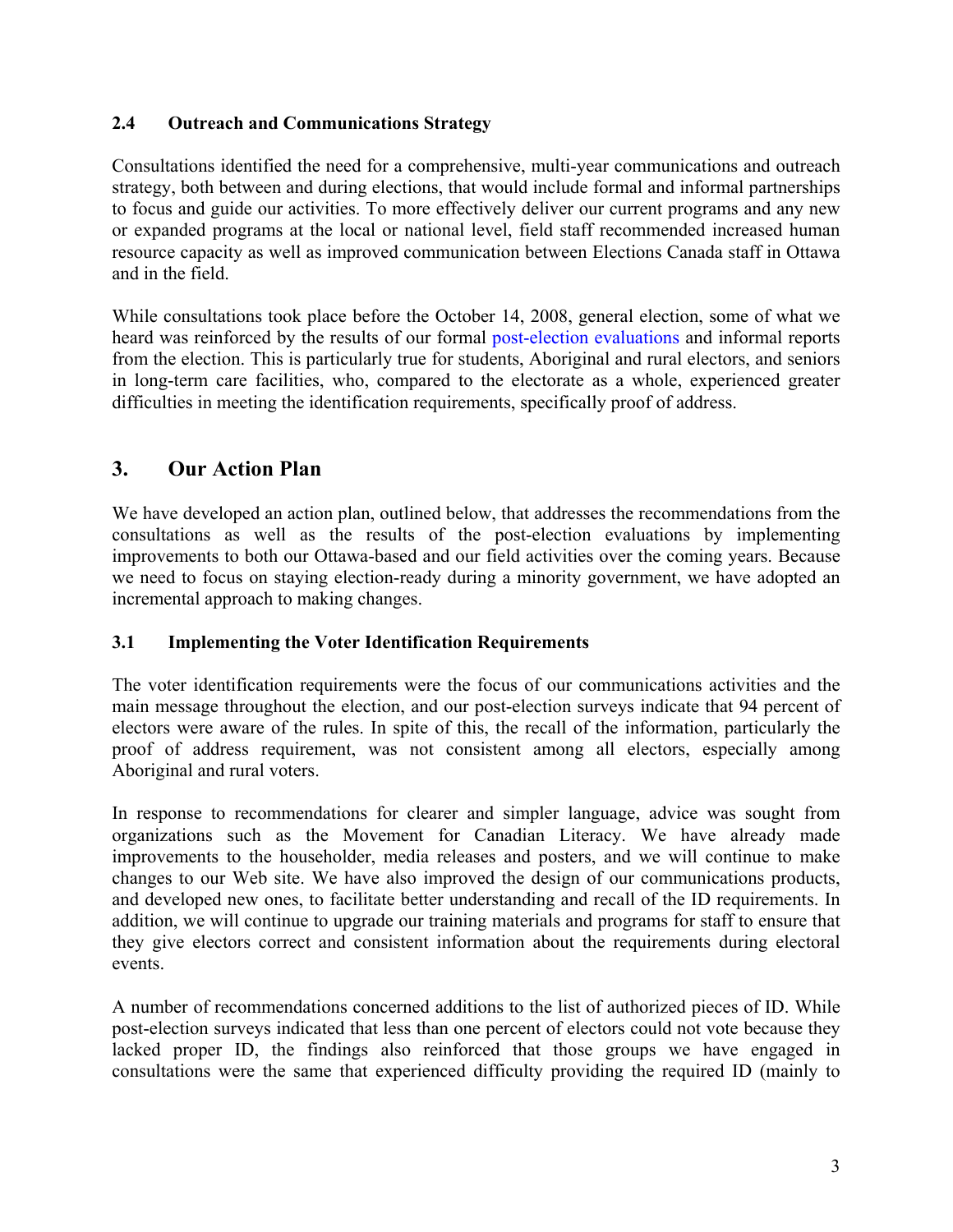prove address). While some of the recommended changes require more extensive study, such as adding the voter information card, we have already implemented the following:

#### **a) Additions and changes to the list of authorized pieces of ID**

- Hospital bracelet worn by residents of long-term care facilities
- Trapping licence
- CNIB ID card
- Broadening of documents accepted from students to include all correspondence issued by their school
- Shelters, soup kitchens, student residences, seniors' residences and long-term care facilities will be able to use *one* of the following items to provide electors with proof of address: letter of stay, admission form, statement of benefits or Elections Canada's existing letter of attestation.
- For electors residing in seniors' residences and long-term care facilities, a photocopy of an item on the list. This change addresses the fact that when these electors are admitted to a residence, they routinely hand over the originals of their ID to the administrator.

#### **b) Letter of Attestation**

The Letter of Attestation was, for some electors, the only document available to them that could provide proof of address.

Several recommendations were made to allow a wider range of organizations to issue the Letter of Attestation and to allow it to serve a broader purpose. However, the consultations and evaluations also highlighted difficulties with the process, as it was not well understood and was seen as cumbersome and restrictive. We have therefore focused our efforts on improving the training of field staff. We have also developed new tools, such as an information guide for those working with the homeless and an information guide and poster for long-term care facilities, to assist electors and those working with them to better understand the rules. In addition, accepting a broader range of documents issued by facility administrators, as listed above, should address some of the difficulties identified.

#### **3.2 Field Communications Materials and Advertising**

The feedback from stakeholder groups about the need for clearer, more targeted advertising and communications products and tools was echoed by field staff, particularly the community relations officers. In the short term, we have made minor but important changes to existing products, such as posters and pamphlets. Based on feedback from the consultations and the last general election, we created a new pamphlet specifically for students in time for the November 2009 by-elections.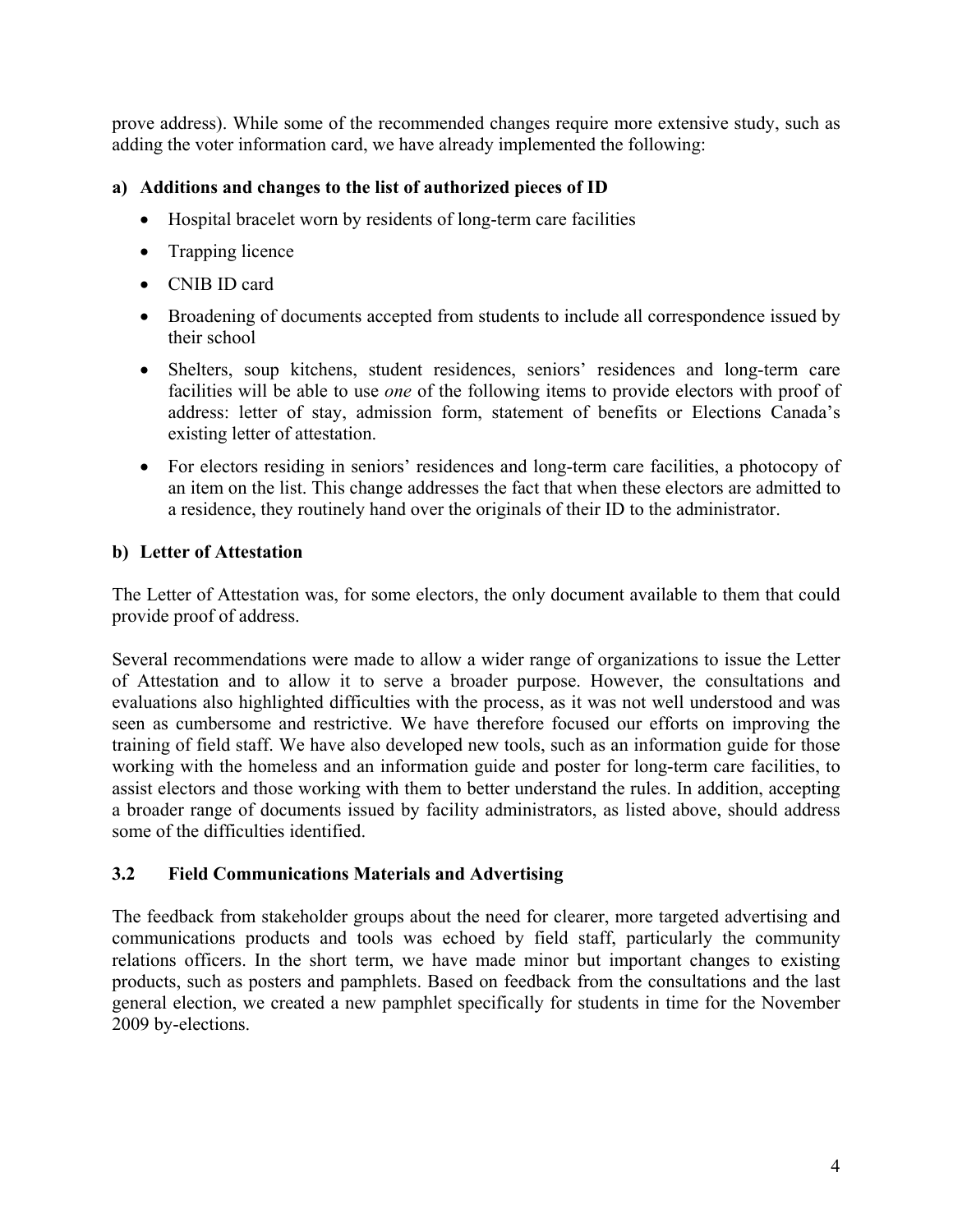In the medium and longer term, we will focus on the following:

- We will continue to consult with stakeholder groups and seek their feedback as we refine our communications approach and materials. Consultations with post-secondary student organizations, to take place in the next year, will launch this process.
- Also in the next year, we will produce tool kits for field staff that include the types of products and information identified as most relevant and useful. The content and format of these kits will be determined through formal and informal consultations with our partners. The kits will then be refined for use by external stakeholder groups in the medium term and may include, for some of the products, the ability for groups to customize information.
- Several key products, such as the voter information guide, are available in 11 Aboriginal languages and 27 heritage languages. Television, radio and print advertisements use many of these languages during an electoral event and a telephone relay service offers verbal translation. To ensure that these languages correspond to those that electors most require, we will be reviewing their suitability. We will also be exploring ways to better communicate the multi-language options and services available to electors.
- A Web site redevelopment project already underway will improve the organization of information targeted at different groups of electors. We are also exploring the idea of developing an extranet to improve communications with field staff and offer them on-line training.

#### **3.3 Field Operations**

The consultations generated several recommendations for changes to the rules and processes for registration and voting, as well as to our field outreach programs, including targeted revision, the Community Relations Officer Program and the Aboriginal Elder and Youth Program. While we can respond to some of the recommendations in the short term, others require longer-term study and planning.

The following highlights our action plan in each of these areas:

- We will review the Community Relations Officer Program and Aboriginal Elder and Youth Program in the medium term as part of developing our outreach framework and strategy. In the short term, we will focus on developing tools to assist field staff, such as new and improved communications products, as described above.
- We will continue to make improvements to our training programs to ensure that both election rules and service standards for student electors are applied consistently.
- We have reviewed the number and location of advance polls in rural areas with a view to increasing the accessibility of polling sites. For the next general election, approximately 400 additional advance polls will be set up.
- As described in our *Strategic Plan 2008–2013*, we are committed to increasing the accessibility of the electoral process by testing innovative ways to vote and offering electors additional ways to register. For example, we are developing a process whereby electors can register over the Internet. E-registration will be phased in by 2011, beginning with on-line